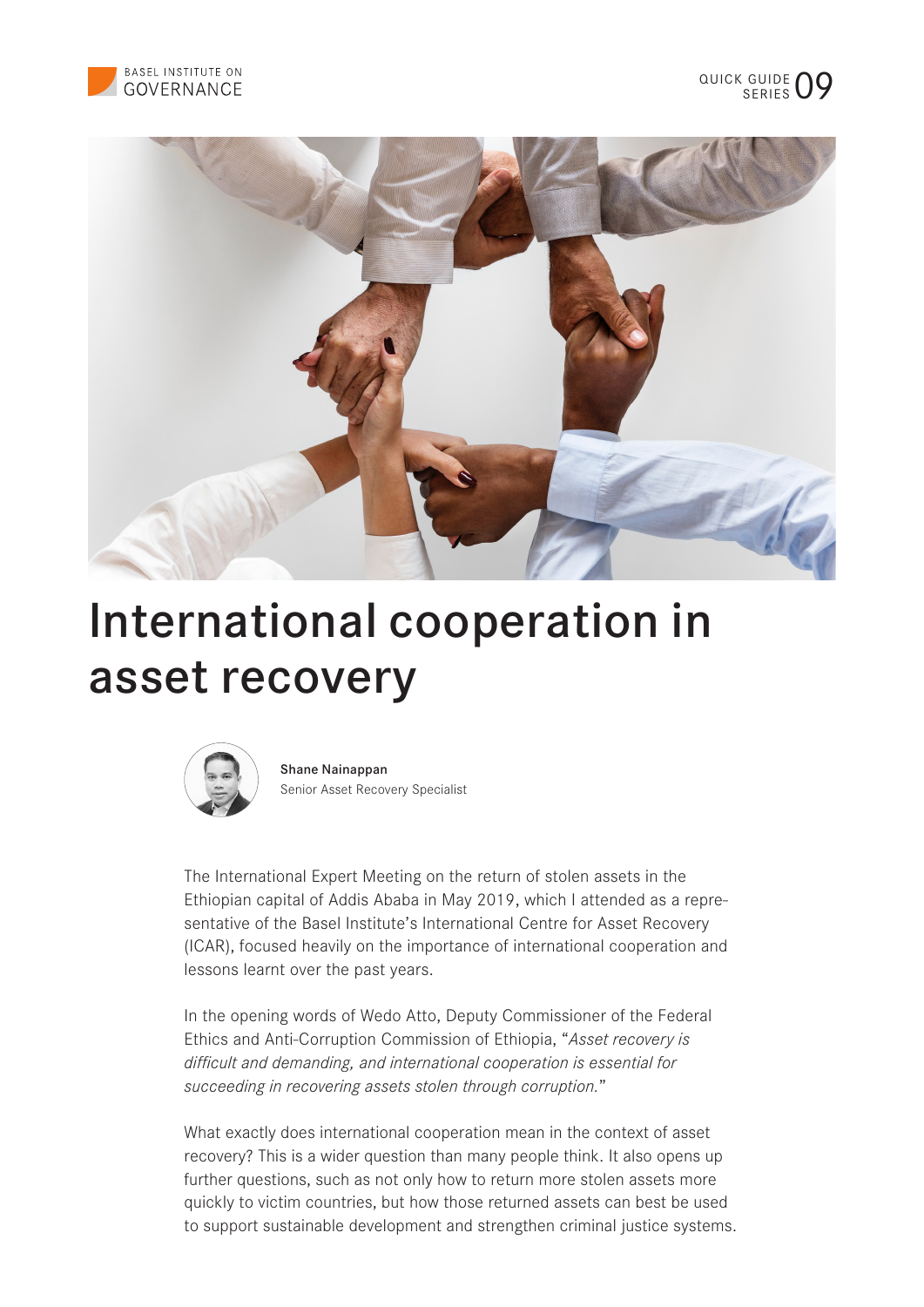### Cooperation is about more than formal channels

There is a perception that "international cooperation" in investigations and asset recovery cases is all about mutual legal assistance (MLA) – the formal process of requesting assistance from a foreign jurisdiction. In practice however, there is an earlier step in the process that is often ignored or forgotten, and which is equally important if not more. This is mutual administrative assistance (MAA), often just described as "*informal*" cooperation.

Informal cooperation is the foundation of almost all successful MLA requests. Without it, not many cases would reach the formal stage of MLA.

Almost all cases of corruption and embezzlement have a significant international dimension, whether it's foreign bank accounts and residences abroad or a chain of transactions that flows through multiple jurisdictions. For informal international cooperation to start, all that is needed is for a law enforcement officer or prosecutor to pick up the phone or email his / her counterpart in another jurisdiction to seek assistance in verifying information to support an ongoing criminal investigation.

Financial Intelligence Units (FIUs) already do this regularly through the Egmont Group, as my colleague Thierry Ravalomanda explained in his guide to the role of FIUs in asset recovery.

From the seeds of informal cooperation, the investigation can progress and develop. With a few exceptions, however, information shared through law enforcement networks or the Egmont Group cannot be used in a court of law. There are also limitations to the assistance that may be sought. For example, it is not possible to seek any assistance that involves the use of coercive powers like a court summons.

This informal cooperation assists the investigative team in developing a better and a more complete picture of the case. It helps them identify which formal evidence *may* be needed from abroad in order to successfully bring the matter to prosecution and ultimately recover any ill-gotten assets with the limited resources at hand.

## International standards on cooperation against corruption

Turning now to more formal channels of international cooperation in corruption and asset recovery cases:

The heavyweight international conventions on corruption and transnational organised crime are clear about the importance and need for signatories to cooperate and to offer each other the "widest measure of cooperation and assistance". You can read more about their international cooperation focus here: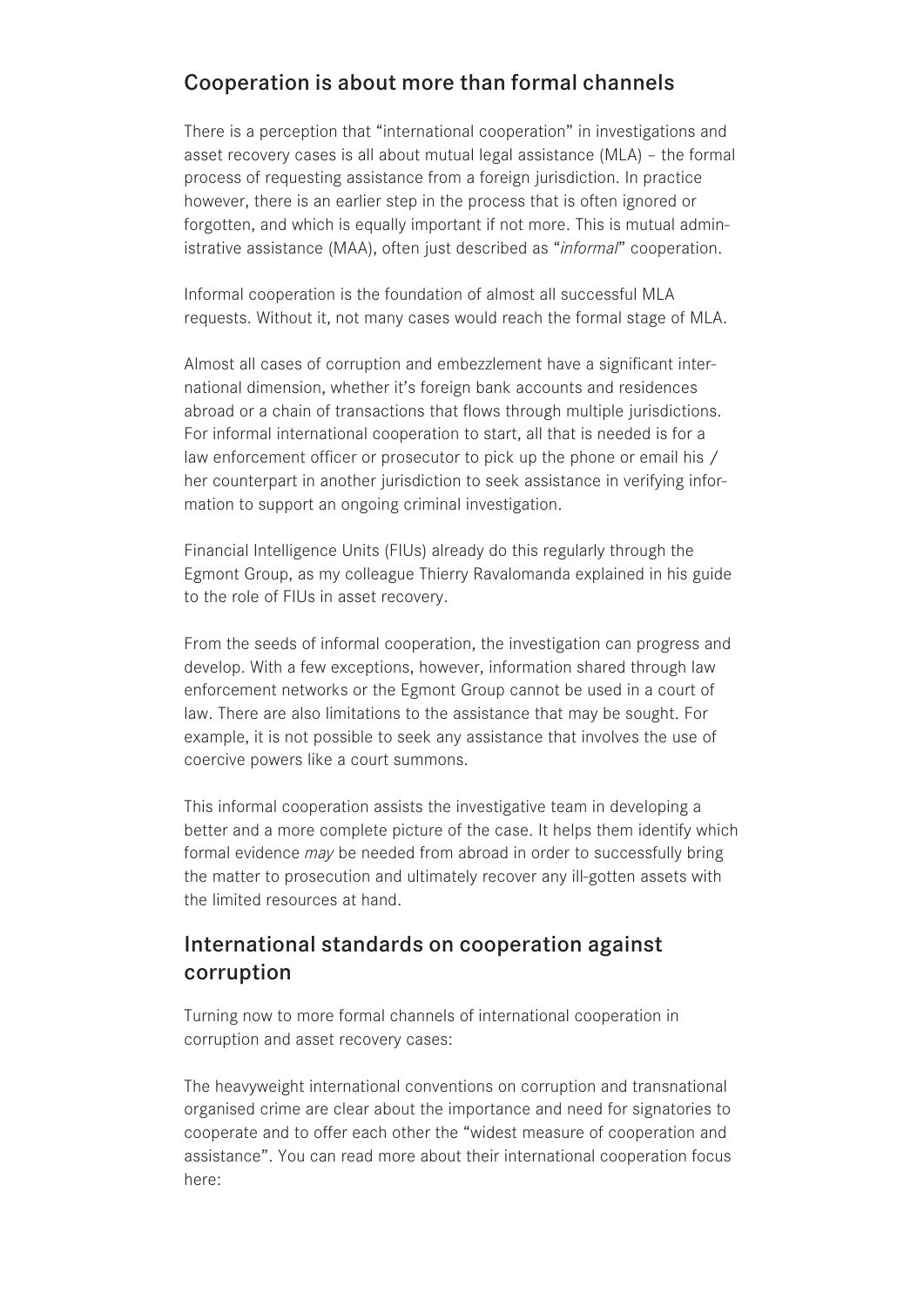- UN Convention Against Corruption (UNCAC)
- UN Convention Against Transnational Organized Crime (UNTOC)

In practice, officials often face the difficult issue of how individual states interpret the conventions. Differences may be fundamental, like a civil law versus a common law system, or merely distinctions in the interpretation of specific provisions. Willingness to assist may be clouded by past case experiences.

Differences in a country's laws are another barrier to the type of cooperation envisaged by the conventions. For example, the lack of "dual criminality" between the requesting and receiving state. In such cases, it is the elements of the crime that can offer a solution between two parties, and it is here that informal cooperation channels can provide the necessary building blocks to facilitate discussion.

We must also not forget that a jurisdiction may also refuse a request for assistance if it believes the investigation or charges levelled against the accused are politically motivated or are perhaps in breach of his or her fundamental human rights.

#### Bilateral agreements to facilitate two-way flow

Experience in asset recovery cases over the last 15 years has shown ICAR that it is more effective to focus on similarities, rather than differences, to bring two jurisdictions together and facilitate cooperation between them.

Beyond the broad legal framework of UN conventions, jurisdictions may also choose to sign a bilateral agreement that formally sets out the terms of the cooperation between two countries. There are many such examples. Beyond acting as a roadmap for cooperation between jurisdictions, these bilateral treaties represent something more fundamental, namely an acknowledgement of compatibility, a meeting of minds between countries and a statement of intent to reach a solution for the mutual benefit of the states.

It demonstrates a joint interest to fight crime and return criminal proceeds to their respective victim jurisdictions.

## FRACCK: a positive platform for international cooperation?

Participants at the Addis II meeting discussed another possible way to channel the spirit of UNCAC into a practical agreement that facilitates positive international cooperation on asset recovery.

The Framework for the Return of Assets from Corruption and Crime in Kenya (FRACCK), agreed and signed by the Governments of Kenya, Jersey, Switzerland and the UK in 2018 with support from ICAR, was called "innovative" and "novel" by Brigitte Strobel-Shaw, Officer-in-Charge of the Corruption and Economic Crime Branch of the UNODC.